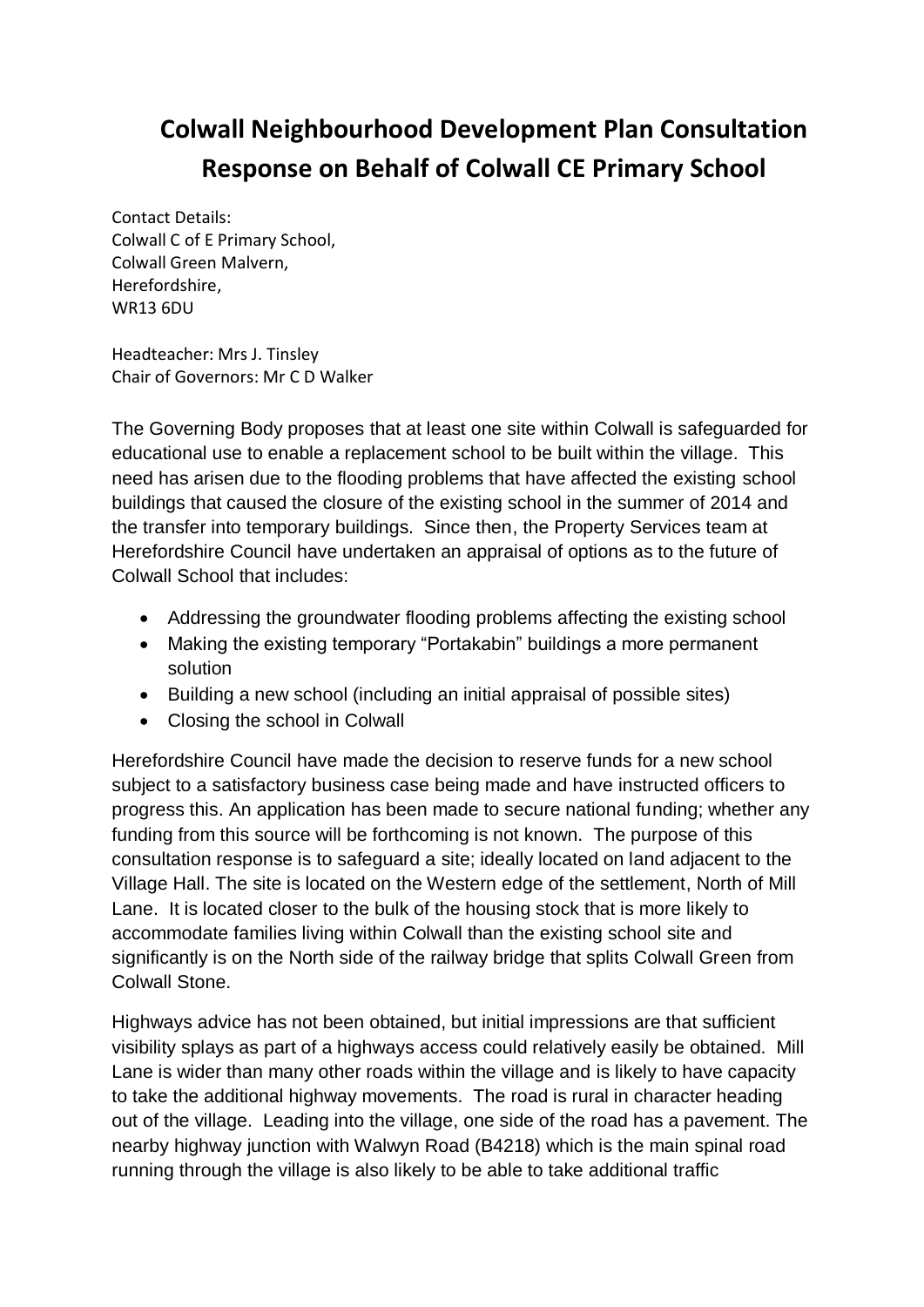movements. There will be the potential to create sufficient parking and to maximise the potential for non-car based transport to and from school. In addition, with the land being adjacent to the Village Hall provides the opportunity to develop the whole site as a Community Hub with facilities provided for and shared with other organisations.

The existing school site, together with adjoining Glebe land, is considered the next most viable after the village hall site. Benefits of this site include:

- that it is already associated with a school use
- has reasonable potential to be incorporated into the landscape
- has existing highways access
- has existing service connections (gas, electricity, water, sewerage etc)
- existing legal interests in the site held by Herefordshire Council and the Diocese, key parties involved with the responsibility for running a Church of England school.

The disadvantages of this site compared to the village hall site include:

- Known ground water and surface water flooding that has affected the site including the existing buildings – it is considered though that these problems could be alleviated or engineered out as part of a new development but would be more difficult to mitigate against for the existing school building
- Additional land would need to be acquired
- Limited road frontage making access to the site more problematic
- Shape and slope of the land away from the limited road frontage make construction and design more difficult
- Access across the Village Green is limited
- Location of site away from bulk of family housing and core community facilities increases reliance on car based journeys – car parking issues have been highlighted in historic consultation responses that have been received as part of the Neighbourhood Development Plan process
- Difficulty continuing education provision on a small site with narrow road frontage whilst demolition and construction works take place

It is suggested that the potential need to build a new school on the existing site (supplemented with additional Glebe land) is recognised in the event that building a school on the site adjacent to the village hall is not possible. The attached map has been annotated to show the land that is held under a temporary license. If the school is successfully rebuilt on another site, this site is unlikely to be required for use by the primary school and could then be considered for alternative uses.

We therefore ask that the limited locations within Colwall that are suitable for a new school are safeguarded from alternative development by the Parish Council within